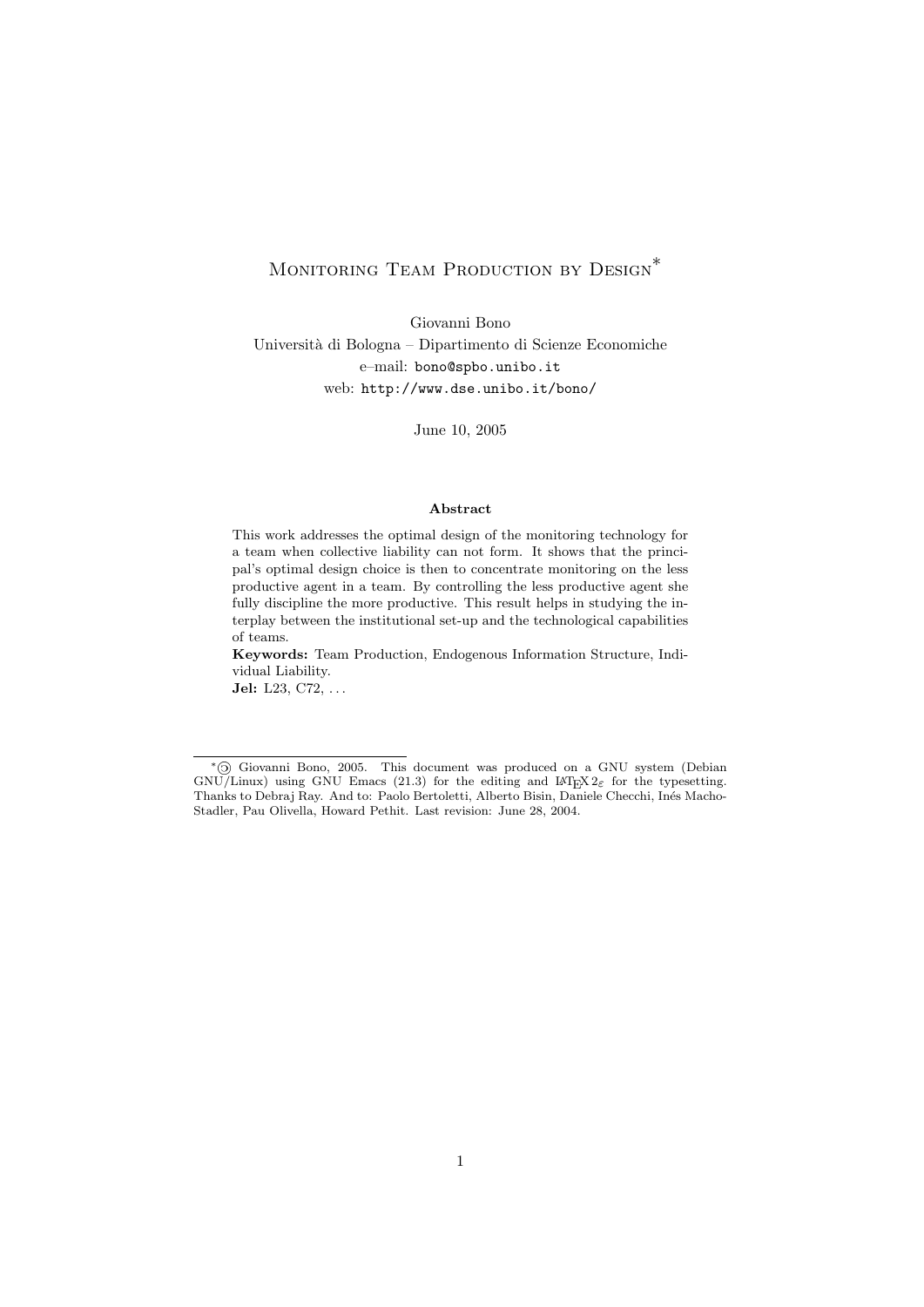# $\mbox{CONTENTS}$

| $\mathbf{1}$   |                                |  |
|----------------|--------------------------------|--|
|                |                                |  |
|                | Monitoring – Contracting Stage |  |
|                |                                |  |
|                | Wage Rule – Agents Game        |  |
| $\overline{2}$ |                                |  |
| 3              |                                |  |
| 3.1            |                                |  |
|                | From Two to n-Agents           |  |
|                |                                |  |
|                | $Job$ $Design$ - Renegotiation |  |
| 3.3            |                                |  |
|                |                                |  |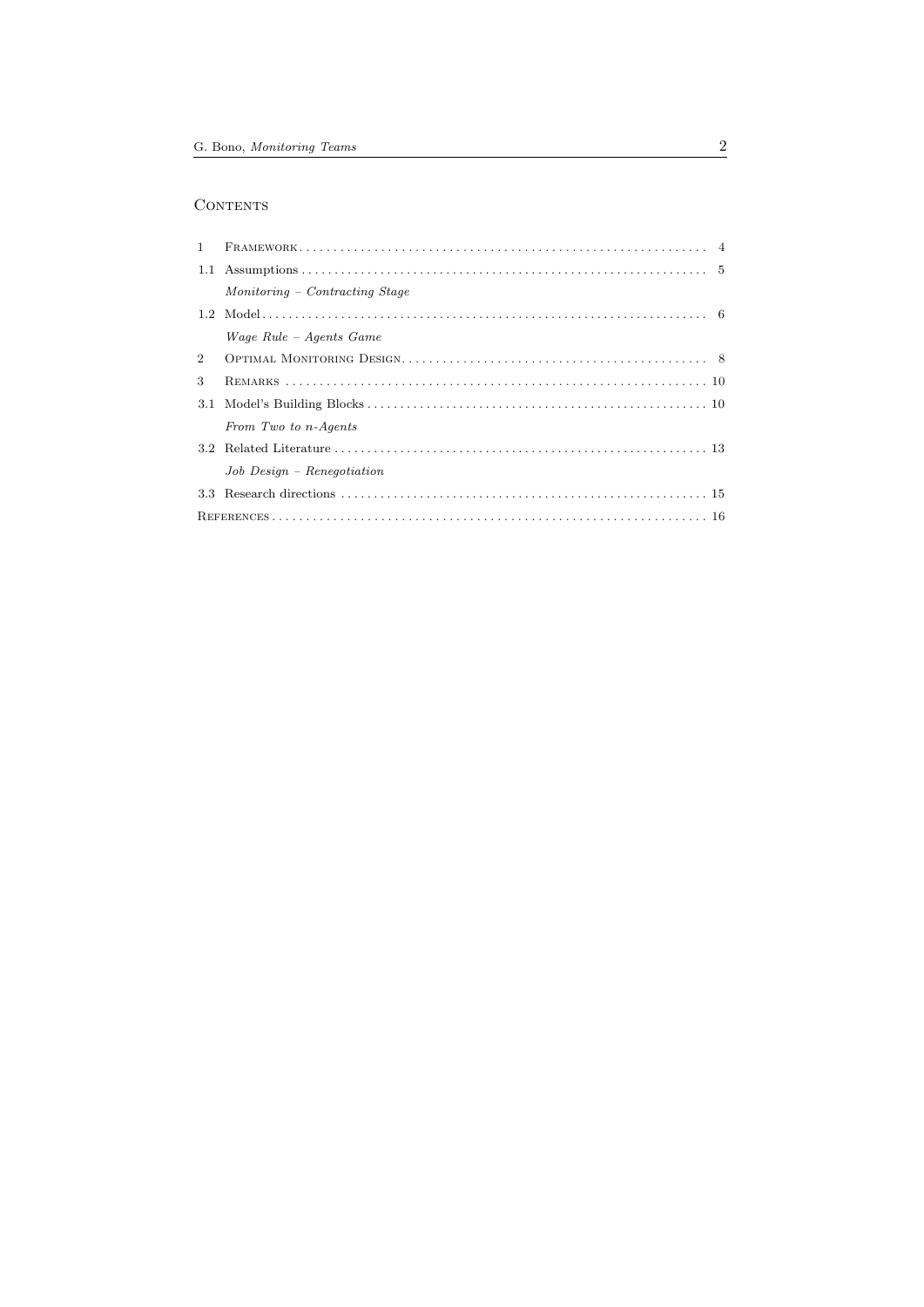This work addresses the optimal design of the monitoring technology for a team when collective liability can not form. It shows that the principal's optimal design choice is then to concentrate monitoring on the less productive agent in a team. By controlling the less productive agent she fully discipline the more productive. This result helps in studying the interplay between the institutional set-up and the technological capabilities of teams.

This work studies the optimal design of team monitoring technologies. This is done using a team production model in the tradition of Alchian and Demsetz (Alchian and Demsetz, 1972:[1]) and Holmstrom (Holmström, 1982:[3]). That is a principal–multi agent game with hidden actions and production externalities. The standard framework is modified here in two respects. First, by adding a (non–degenerate) public monitoring technology. Agents actions are partially observable and the principal is in charge of monitoring design. Second, by changing the contracting technology available to the parties. Holmstrom's landmark contribution (Holmström, 1982:[3]) displays a sharing rule conditional on output that achieves efficiency. This holds in the standard framework regardless of other verifiable signals. Then a weakening of the contractual mechanisms is in order to study the optimal design of monitoring signals. To this end here the contracting stage game is defined so as to exclude the formation of collective liability. On one side, this rules out contracts that rely on one agent being accountable for another agent deviation—like the sharing rule in (Holmström, 1982:[3]). On the other, it points to a simple and general institutional feature.

Monitoring is modeled as a device that yelds informative signals only below certain treshold in the agents actions space. This reflects the inherent informational advantage of agents or a cost greater than the principal's gain above that treshold, and negligible below. The monitoring technology is a collection of alternative tresholds. The principal designs monitoring by choosing one of them. As an example, consider a device that can take recordings of one agent at a time. In this case, the principal chooses for how long to target each one agent facing the trade-off with the lenght of the other recordings.

In a two–agent model, the principal's optimal design choice is to concentrate monitoring on the less *productive* agent.<sup>1</sup> This is by definition the one whose least undetectable deviation from efficiency induces the lower loss in output. Controlling the less productive fully disciplines the more productive. The result rests on the possibility of combining observed output and cross-monitoring to infer contractible lower bounds on agents actions. The principal's best contracts are conditional on direct monitoring signals and on these indirect monitoring bounds. At least one agent is constrained by indirect more than by direct monitoring. Since indirect monitoring depends ex post on both agents actions, signing contracts puts agents in a game. For a given design, the agents strategic advantages are at the opposite ends because one's deviation would cause a lower output loss. In the Nash equilibrium of the game direct monitoring is binding for this agent while indirect monitoring is binding for the other. By choosing the design the pricipal essentially picks the agent who will deviate from efficiency.

The literature on principal many-agents problems explores mostly the stochastic properties of monitoring technologies. For example, in the cited seminal

<sup>&</sup>lt;sup>1</sup>In a *n*-agents model the result holds with slight modifications. See the discussion in section 3.1.1.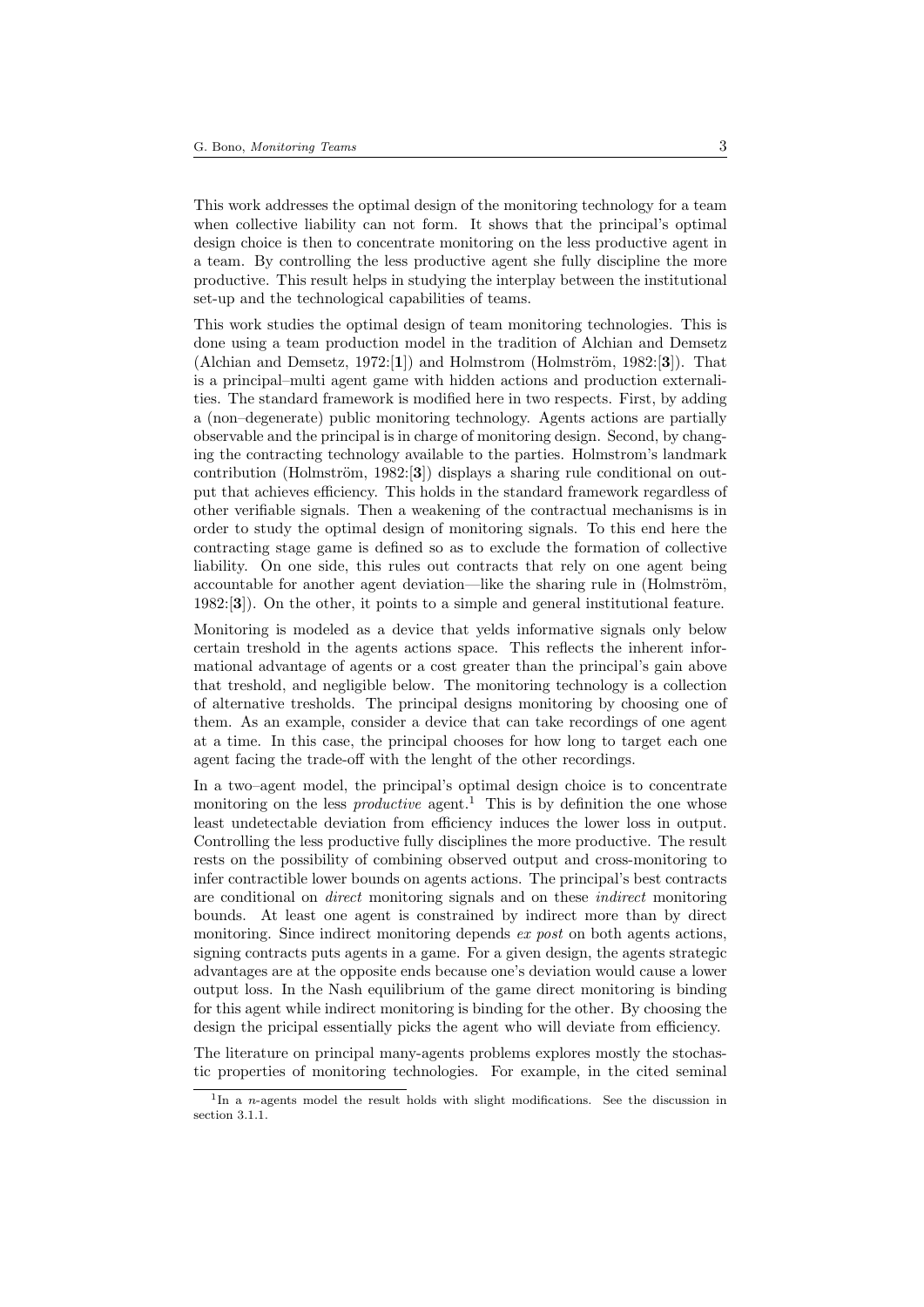contribution (Holmström, 1982:[3]) Holmstrom addresses the relation between these and incentives, concentrating on what makes information systems redundant. He shows that for a given set of observable signals the critical property is statistical sufficiency with respect to agent actions. This result is applied to the comparison of contracts that depend on an individual monitoring signal and contracts that depends on other agents signals as well, and the two are shown to be equivalent if agents outputs are independent. The characterization of classes of equivalence between (constrainedly) efficient and restricted mechanisms, in an analogous fashion, has been extensively pursued in the literature and is not reviewed here.

This work focuses instead on a restriction of the mechanisms available to the principal that precludes the formation of collective liability. With the exceptions of (Ishiguro and Itoh, 2001:[5]) and (Marx and Squintani, 2003:[7]) in the context of hidden information, the effects of impediments to collective liability is to my knowledge a neglected area of research. However, there are practical contracting environment in which its formation is not a trivial matter.<sup>2</sup> For example labor contracts provide tipically for individual liability, even when they are collectively bargained. Conversely, when they contain collective liability this is almost always partial and bargained in a heavily institutionalized environment.

With the proposed restriction in place it is possible to address the "physical" properties of monitoring as a simple allocation problem, leading to the corner solution which is the main claim of this work. This result agrees with a proposition advanced in an important contribution to the job–design literature (Hölmström and Milgrom, 1991: $[4]$ . Holmstrom and Milgrom show in (Hölmström and Milgrom, 1991:[4]) that the optimal job design for two risk–averse agents implies the concentration of easy–to–monitor tasks on the one that bears the highest cost of effort. The asymmetry is induced by the strategic interaction between agents and regards the intensity of monitoring here, whereas is induced by their relative risk-preferences and regards its dispersion in (Hölmström and Milgrom,  $1991:[4]$ ).<sup>3</sup>

## 1 Framework

As in the standard team production model, agents—here denoted<sup>4</sup>  $I = \{1, 2\}$  choose whether to sign a contract offered by the principal, who acts as a residual claimant and has all of the bargaining power. Both the principal and the agents utility indexes are linear in money, and production is represented by a smooth concave function. Agents actions—here denoted  $\forall i : x_i \in [0, 1]$ —are their private information unless in the scope of monitoring. Besides these, the information generated in production and monitoring is verifiable ex post by an enforcement authority trusted by the parties. Verification is based upon explicit

<sup>2</sup>See (Marx and Squintani, 2003:[7]) and for a discussion of these and other limits to collective liability

<sup>3</sup>Section 3.2.1 discusses the similarities and differences with their result.

<sup>4</sup>The notational conventions used here are: capital letters for sets, the corresponding small letters for elements, braces for unordered lists, and parentheses for ordered lists. An index preceded by "−" marks an element that is not the same as the one indexed without "−". An indexed element enclosed in parentheses stands for the complete list.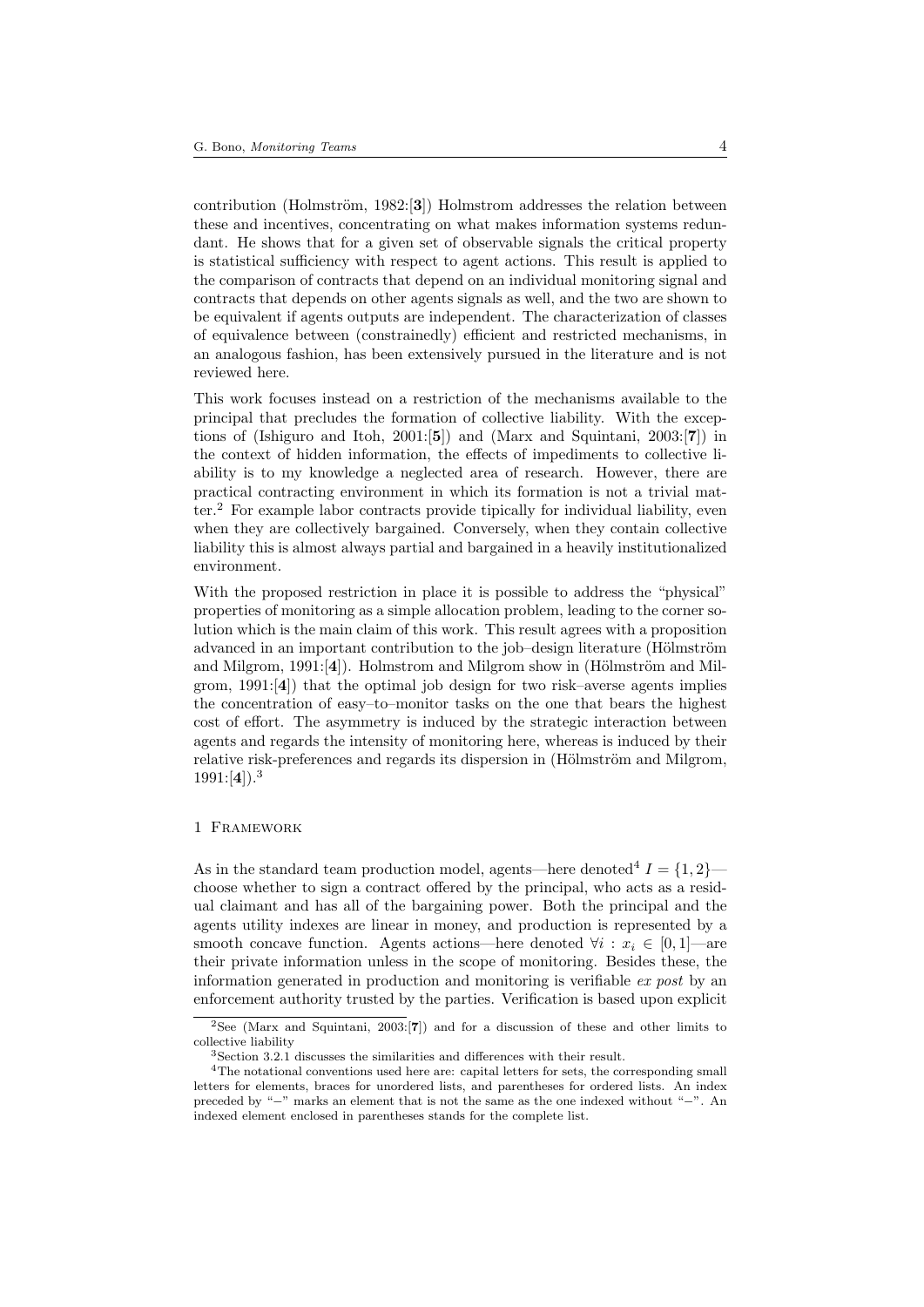contracts.

1.1 Assumptions. The two assumptions presented hereafter depart from the standard model. The first specifies monitoring. The second introduces a a contracting stage not amenable to the formation of collective liability.

1.1.1 MONITORING. Monitoring delivers a *post*-production signal:

$$
\forall i : \tilde{h}_i = \begin{array}{cc} x_i & \text{for } x_i < h_i \\ h_i & \text{for } x_i \ge h_i \end{array} \tag{1}
$$

that fully reveal agent i's action below the treshold  $h_i$  and become uninformative above. The *design* of monitoring is a complete list of such tresholds:  $(h_i)$ . The principal chooses the design from a given set  $H \subseteq [0, 1] \times [0, 1]$ . The requirement placed on H are that it contains a component by component upper bound:

$$
\forall i: \exists h_i^u(\forall h_i: h_i \leq h_i^u)
$$

Note that  $H$  includes, as a degeneration, the standard case of unobservability of all agents actions.

1.1.2 Contracting Stage. Collective liability means that any agent bears responsability for one agent's deviation. To be held collectively liable, agents have thus to enter into two kind of commitments. One is a promise to act as guarantors for each other. The other is a promise to the principal. As a consequence of the first each agent is individually liable to each other. Collective liability is then build upon this web of mutual guarantees by the second one. Pictorially:



 $\leftarrow$  2

 $\ddot{\phantom{0}}$ > >  $\overline{\phantom{0}}$  $\overline{\phantom{0}}$  $\overline{\phantom{0}}$  $\overline{\phantom{0}}$ 

 $\cdot$ 

Ľ  $\angle$  $\overline{\phantom{a}}$  $\overline{\phantom{a}}$  $\overline{\phantom{a}}$  $\overline{\phantom{a}}$  $\overline{\phantom{a}}$ 

1

from this pattern of commitment collective liability can not form: each agent exchanges promises only with the principal . . .

. . . here exchange of promises take place also between agents and collective liability may form.

In the standard team model the formation of collective liability is modeled as a rule of the stage game in wich agents sign contracts. At this stage, each agent has a veto power over production taking place: agents simultaneously sign a take it or leave it offer, and if one reject it the main game ends. The veto makes a contract conditional on any other contract being signed. That the principal is given all of the bargaining power means in this case that she chooses the agents mutual guarantees as well as their indiviual obligations to her. Without the veto acting as an automatic guarantee to others, collective liability can not emerge because of the multilateral threat of opportunistic behavior.<sup>5</sup> Then this

<sup>5</sup>Assuming that there is no alternative way of making contracts conditional on one another.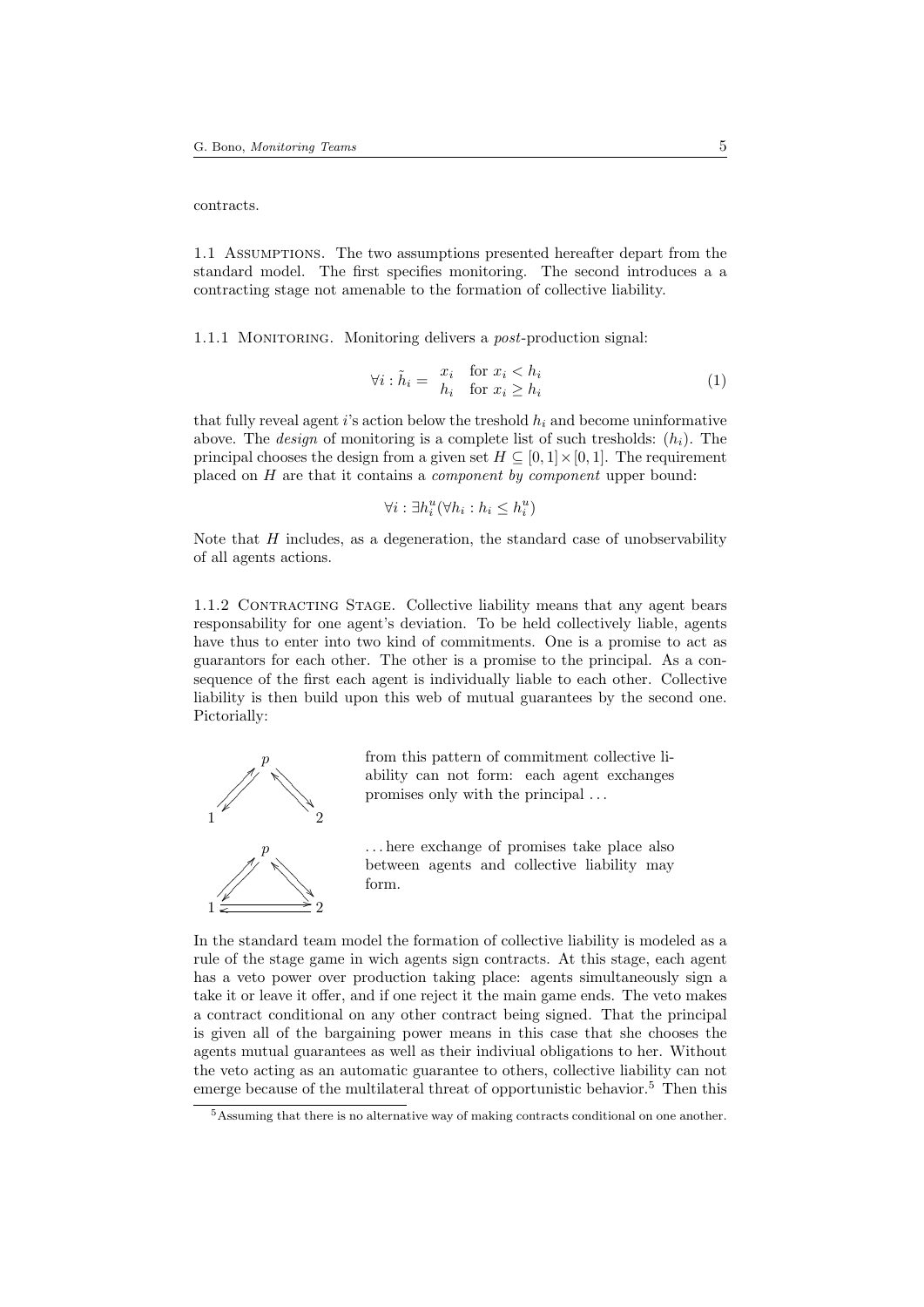description of the contracting stage game excludes its formation: the principal choose whether to offer a contract to each agent and, if any is signed, production and monitoring take place. It is also assumed that a party who does not sign a contract get a reservation payoff normalized to zero.

Note the strategy to build collective liability through renegotiation adopted by (Ishiguro and Itoh, 2001:[5]). Ishiguro and Itoh assume in (Ishiguro and Itoh, 2001:[5]) that the principal uses only individual-based contracts. The timing of their game contains a further contracting stage in which one agent makes a take it or leave offer to the other and this becomes, if signed, their renegotiation proposal to the principal. See a more complete review of Ishiguro and Itoh's results in 3.2.2 and the picture of how collective liability takes form in their renegotiation stage here:



also from this pattern collective liability may form, but just one agent exchange promises with the principal as in the second contracting stage in (Ishiguro and Itoh, 2001:[5]).

1.2 MODEL. Output is in money units:  $y = g((x_i))$  with  $\forall i : \partial^2 g / \partial x_i^2 \leq 0$  $\partial g/\partial x_i$ .  $g(1,1)$  is the efficien output. Denoting wages with w, utility indexes are:  $v^p = y - \sum_i w_i$  and  $\forall i : v_i = w_i - x_i$ 

1.2.1 WAGE RULE. The principal offers a wage rule:

$$
\forall i: w_i = \begin{array}{cc} \tilde{w}_i & \text{whenever } \tilde{h}_i = h_i \text{ and } y \ge g(1, \tilde{h}_{-i}) \\ 0 & \text{otherwise} \end{array} \tag{2}
$$

This provides two criteria that a party can submit to an external authority for verification. If one fails, the rule defaults to no money transfer. The first criterion relies on monitoring directly. Signing this clause makes agent i commit to  $x_i \geq h_i$ . The second relies on cross-monitoring and on output. By signing this, agent i accepts responsability if output falls short of a value computed using  $-i$ 's monitoring signal. Since an agent would not commit to an unverifiable action on part of the other agent, that in (2) is the highest contractible level of output. Note that in the linear utility context of this work the contracts:

$$
\forall i: w_i = \begin{array}{cc} \tilde{w}_i & \text{whenever } y \ge g(1,1) \\ 0 & \text{otherwise} \end{array}
$$

induce the efficient actions if collective liabilty may form.

The second clause in (2) is computated inverting the production function at a point:

$$
y \rightarrow \tilde{x}_i = g^{-1}(\cdot, x_{-1})
$$
 calculated in  $x_{-1} = \tilde{h}_{-1}$ 

and finding the level of output that maps to  $\tilde{x}_i = 1$ . The collective liabilty counterpart of this clause replaces the computation with:

$$
y \rightarrow \tilde{x}_i = g^{-1}(\cdot, x_{-1})
$$
 calculated in  $x_{-1} = 1$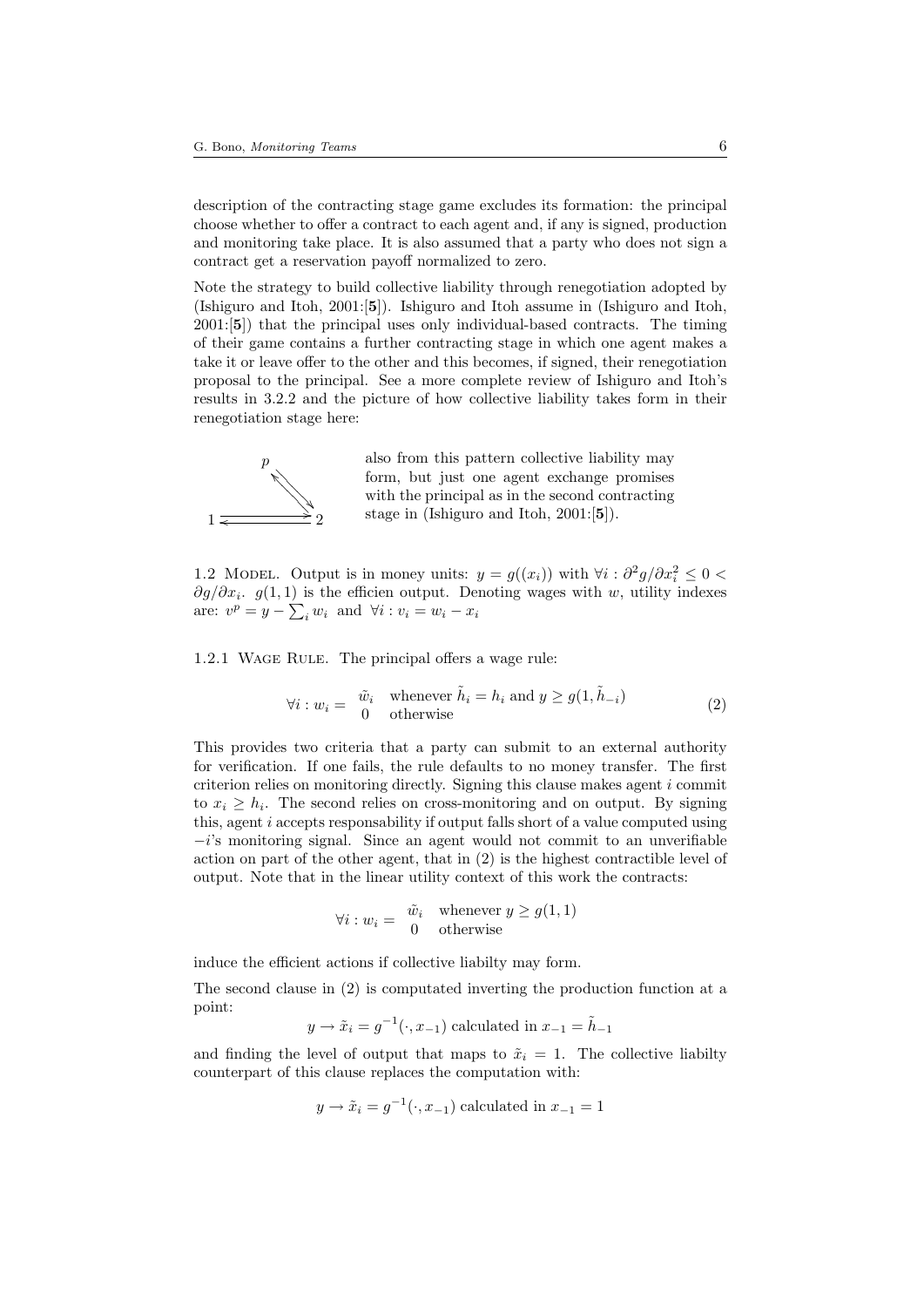in which an agent acts as a guarantor if the other is doing the same.

Then both contracts need to include an analytical description of the production technology. This is a strong informational requirement, fulfilled in practice by contracts that link to blueprints, technical documentation, state of the art business practices, the organization past record and the like—or by enforcement authorities that use similar information in a predictable way. For the game presented here this requirement is of particular relevance, since it is not assumed that the monitoring design is revealed ex ante to agents.

As a benchmark, consider the exchange that would take place on a spot market. This is by definition limited to the verifiable  $(h_i)$ . The efficiency gains above  $g(h_i, h_{-i})$  are realized by contractual mechanisms thanks to the public character of technical knowledge in (2) or thanks to cross-guarantees when collective liability can emerge.

1.2.2 AGENTS GAME. The optimal contracts  $(\tilde{w}_i^*)$  are drafted by the principal taking into account the agents strategic interaction. It is convenient to describe the game in the optimal context, assuming that agents had the contracts signed and fulfill the obligations, and to describe how monitoring constrains the optimal actions of agents.

For a given  $(h_i)$ , agent i respects the indirect clause of the contract if he chooses his optimal action in a region delimited by a reaction function:

$$
x_i^* \ge \min\{x_i : g(x_i, x_{-i}^*) \ge g(1, h_{-i})\}\tag{3}
$$

By construction, this coincides with the set above and including the isoquant of  $g(\cdot)$  passing through  $(1, h_{-i})$ . At the same time, to meet the direct monitoring requirement:

$$
x_i^* \ge h_i \tag{4}
$$

In the following the conditions in  $(3)$  and  $(4)$  are called the *indirect* and the *direct* monitoring constraints. Agent i chooses the minimal action that satisfy both and so  $-i$ . To find a Nash equilibrium of this game, assume that their indirect constraints are on different isoquants and hence can not cross. In this case, agent  $i$ 's indirect constraint intersects  $-i$ 's direct constraint at just one point, where  $i$ 's action reaches its maximal value. This point is an equilibrium if  $i$ 's indirect constraint is on an higher isoquant than that of  $-i$ . Otherwise the equilibrium is the analogous point on  $-i$ 's indirect constraint. The Nash equilibrium of this game is thus unique unless the indirect monitoring constraints coincide. When this is the case, there is a continuum of equilibria along the isoquant.

In the unique equilibrium an agent is either on his direct or on his indirect monitoring constraint. Monitoring matters for just one agent and so the principal faces a choice between maximizing monitoring on one agent or on the other. The multiple equilibria case arises when she is indifferent between the two. Thus, the monitoring design for the unique equilibrium case is still optimal.

Figure 1 illustrates the strategic situation in two diagrams. Both plot a monitoring technology set  $H$  and some isoquants of a production function in the space of agents actions. In the example H is perfectly symmetric— $\forall a \in (0,1)$ :  $(h_i = a) \in H \Leftrightarrow (h_{-i} = a) \in H$ —and  $q(\cdot)$  is such that  $\forall a, b \in (0, 1) : a > b \Leftrightarrow$  $q(a, b) < q(b, a)$ .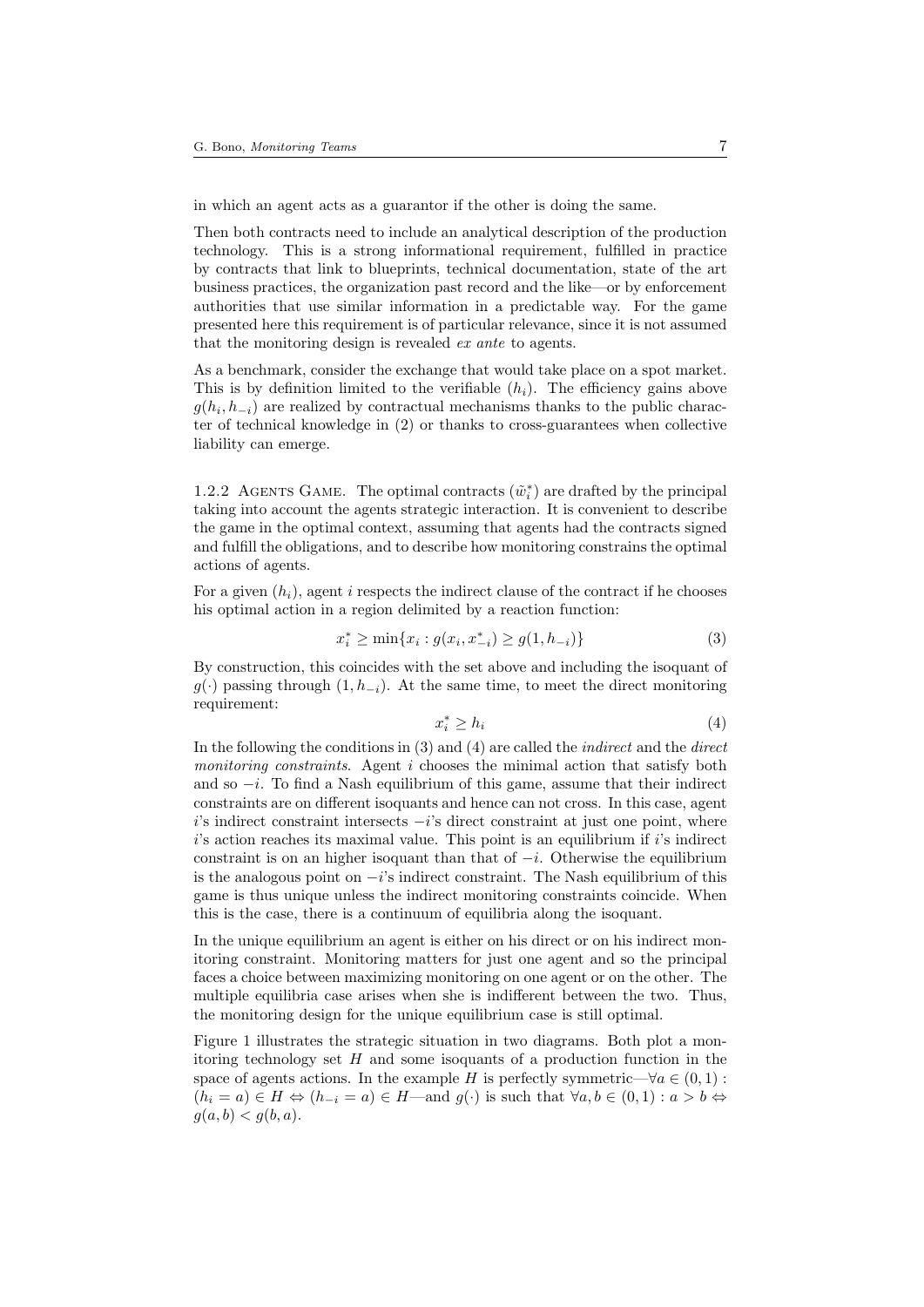

Figure 1: the agents game and the problem of the principal

- $\triangleright$  the diagram on the left presents the agents game. Monitoring design is fixed at  $(h_i, h_{-i})$ . (3) and its analogous for agent  $-i$  are the dashed isoquants. The lower belongs to agent  $i$ . (4) and analogous are both satisfied in the shaded region—including the frame. At the Nash equilibrium of the game agents actions are  $(x_i^* = h_i, x_{-i}^* = 1)$ . Note also that  $(h_i, h_{-i})$ is on the highest isoquant crossing  $H$ . That is, is the design the principal would choose had she only access to a spot market.
- $\triangleright$  the diagram on the right presents the problem of the principal. The dashed isoquant corresponds to the optimal choice  $(h_i^* = h_i^u, h_{-i}^* = 0)$ . The shaded regions highlight the components upper bounds of H.

#### 2 Optimal Monitoring Design

The principal solves the optimal design prolem looking for the higher  $g(h_i^u, 1)$ . Knowing that one agent is anyway playing  $x_i^* = 1$ , she maximizes monitoring on the other. Then, she maximizes monitoring on the agent that would cause the lower efficiency loss when he is on his direct monitoring constraint. In the following this potential loss is called productivity:

$$
g_i^u = g(1, 1) - g(h_i^u, 1)
$$

and a production function  $g(\cdot)$  is called *anonymous* if  $g_i^u = g_{-i}^u$ . Anonymity depends on a single point in the domain of  $g(\cdot)$  induced by the monitoring technology set upper-bounds. Thus for a given  $H$  an anonymous production function is non-generic.<sup>6</sup> The main claims of this work are then summarized:

<sup>6</sup>That is, is possible to find a function arbitrarily "close" to it but non-anonymous. For a work that uses genericity in the context of team production in a similiar altough more subtle way, and for the formal definitions, see (Battaglini, 2003:[2]).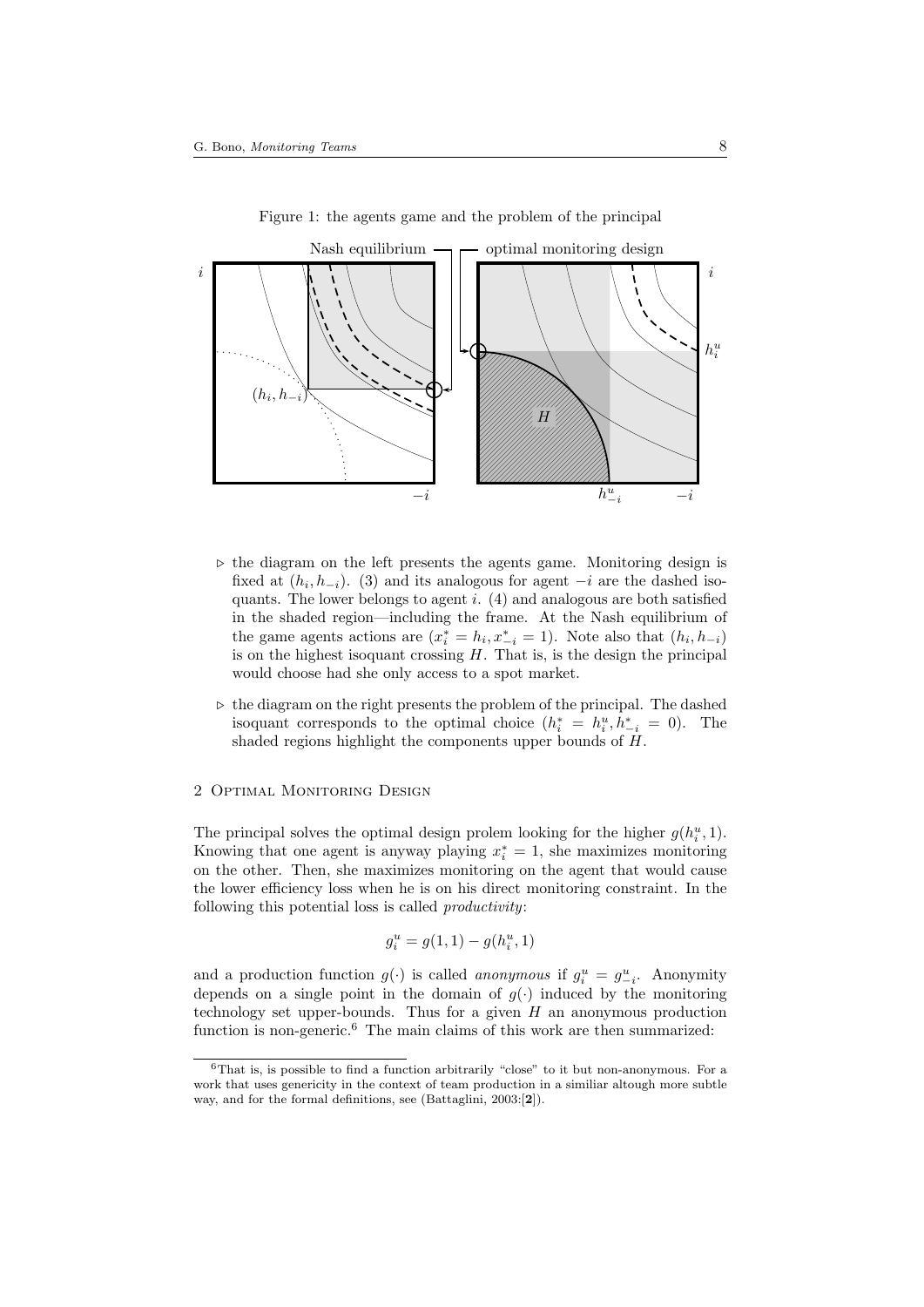Claim 1 (optimal monitoring design) There is an optimal design that contains the less productive agent's monitoring upper bound.

Claim 2 (unique optimal monitoring design) Unless the production technology is anonymous there is a unique optimal design.

These summarize also the best belief one agent can hold on the principal's monitoring design. Then is not relevant if the design choice is revealed ex ante or not. The proof<sup>7</sup> of the claims is given in four steps:<sup>8</sup>

Step 1 (claims) What is claimed must hold at the optimal contracts and for the optimal principal's and agent choices. Indicate with  $l$  the less productive agent—that is index I with  $\{l, m\}$  so that:  $g_l^u \leq g_m^u$ . Then Claim 1 is:

$$
(\tilde{w}_i^*) : (h_l^u, \cdot) \in \operatorname{argmax}_{(h_i)} v^p(\forall i : x_i \in \operatorname{argmax}_{x_i} v_i)
$$
\n
$$
(5)
$$

where the "<sup>\*</sup>" indicates a point in  $\{h_{-i}: h_i^u \in H\}$  choosed according to some conventional rule. Claim 2 says that when  $g_i^u \neq g_{-i}^u$  the first "∈" is replaced by " $\equiv$ " in (5).

**Step 2 (agents game)** Define the index set  $I_C$  so that an agent is in when his direct monitoring constraint (4) is binding at a Nash equilibrium:  $\forall i : i \in I_C \Leftrightarrow$  $x_i^* = h_i$ . If an agent is in  $I_C$  he must be the less productive in a local sense:

$$
\forall (h_i) : i \in I_C \Leftrightarrow g(h_i, 1) \ge g(1, h_{-i})
$$
\n
$$
(6)
$$

(⇒): if  $x_i^* = h_i$  then by (3):  $g(h_i, x_{-i}^*) \ge g(1, h_{-i})$ ; the conclusion follows because  $x_{-i}^*$  is bounded by 1.  $\checkmark$ 

(  $\Leftarrow$  ): say *i*  $\notin I_C$ ; then  $x_i^*$  >  $h_i$  and again by (3) and from the premise:  $g(x_i^*, x_{-i}^*) > g(1, h_{-i})$ ; since no constraint is binding  $x_i^*$  can not be in a Nash equilibrium, and the conclusion follows by contradiction.

Note that from  $(\Leftarrow)$  also follows that  $I_C$  can not be empty.

# Step 3 (Nash equilibrium)

$$
(h_i, 1) \text{ is a Nash equilibrium} \Leftrightarrow g(h_i, 1) \ge g(1, h_{-i}) \tag{7}
$$

(⇒): say  $g(h_i, 1) < g(1, h_{-i})$ ; then from (6)  $-i \in I_C$ . 4 (←): from (6):  $i \in I_C$ ; then from (3):  $x_{-i}^* = 1$ . ✓

**Step 4 (principal's problem)** To prove Claim 1 say that  $(h_l^u, \cdot)$  is not an optimal design for the principal. Using (7):  $\exists i \in I : g(h_i, 1) > g(h_i^u, 1)$ .  $\sharp$ 

To prove Claim 2 replace "an" with "the unique" and ">" with " $\geq$ ".  $\sharp$ 

Wages were never needed in the proof above. Once the partecipation constraints are met, agents optimal choices depends only on the monitoring design and

 ${}^{7}A$  " $\checkmark$ " signals the conclusion of an argument, and a " $\sharp$ " that the conclusion is reached by contradiction.

<sup>&</sup>lt;sup>8</sup>Step 5 in section  $(3.1.1)$  extends the proof to the *n*-agents case.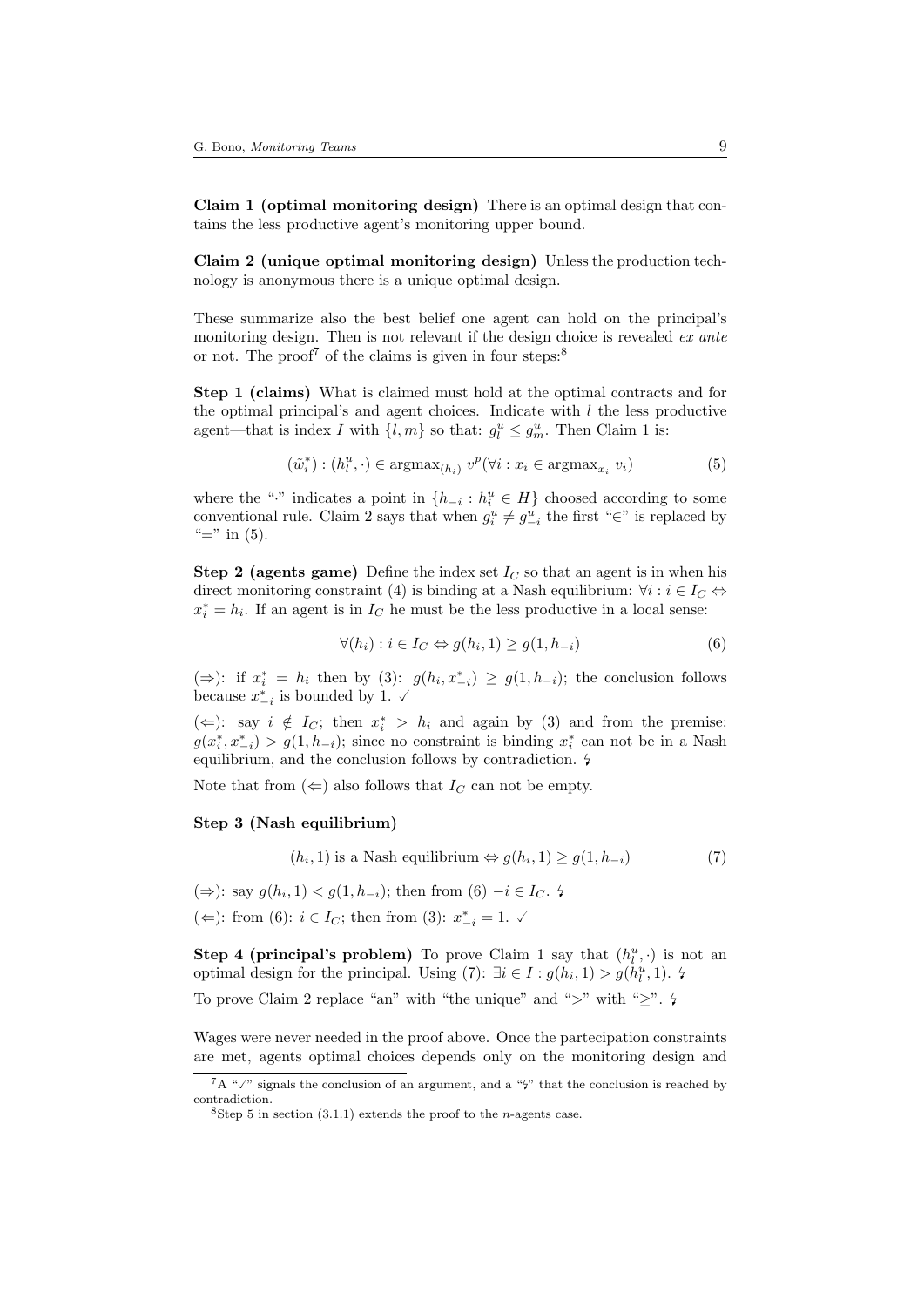the optimal monitoring design depends only on agents choices. To compute the optimal contracts substitute the Nash equilibrium that correspond to the principal's optimal monitoring design into  $(v_i)$ , and fix agents utility at the reservation value. This yelds a constant optimal wage bill:

$$
\sum_{i} \tilde{w}_i^* = 1 + h_l^u \tag{8}
$$

### 3 Remarks

So, claim 1 and 2 establish the main result of this work:

 $(\star)$ when collective liability can not form, the principal's optimal design choice is to concentrate monitoring on the less productive agent in a team.

To my knowledge,  $(\star)$  is a new result in the literature on teams. Alternative specifications of the model's building blocks are discussed below  $(3.1)$ , while 3.1.1 extends claim 1 and 2 to the n-agents case. Section 3.2 discusses the result on job design presented by Holmstrom and Milgrom in (Hölmström and Milgrom, 1991:[4]) and reviews Ishiguro and Itoh's renegotiation model (Ishiguro and Itoh, 2001:[5]). Section 3.3 concludes.

### 3.1 Model's Building Blocks.

- $\triangleright$  The monitoring technology H is a fixed set and the principal selects the design at no cost. One could take a collection of such sets instead, to shift focus on the cost structure of monitoring. See example 1.
- $\triangleright$  The monitoring signals described in (1) are perfectly informative below  $h_i$ . The substantive content of the assumption in section 1.1.1 is that they are uninformative above. Having monitoring signals of the form:

$$
\forall i : \tilde{h}_i = \begin{array}{cc} \tilde{x}_i(x_i, x_{-i}) & \text{for } x_i < h_i \\ h_i & \text{for } x_i \ge h_i \end{array}
$$

where  $\tilde{x}_i(\cdot)$  is a function, would make no difference for the equilibrium choices because of the direct monitoring constraints in (4).

- $\triangleright$  The agents utility indexes are linear in effort. Having them convex in  $\text{effort}^9$  would only affect the value of  $(8)$ .
- $\triangleright$  The environment is deterministic. In this context, the efficient outcome is reachable only in the trivial case in wich for all but one  $i : h_i = 1$ . Adding uncertainity in monitoring and/or in production could make  $(\star)$  and full efficiency coexist if agent are sufficiently risk-averse. See example 2

**Example 1 (Cost Structure)** Consider the monitoring technologies  $H_{(s_i)}$  of the form  $\{(h_i): h_i \leq s_i\}$ . These are rectangular monitoring technologies, similar

<sup>9</sup>As usual in the literature on teams.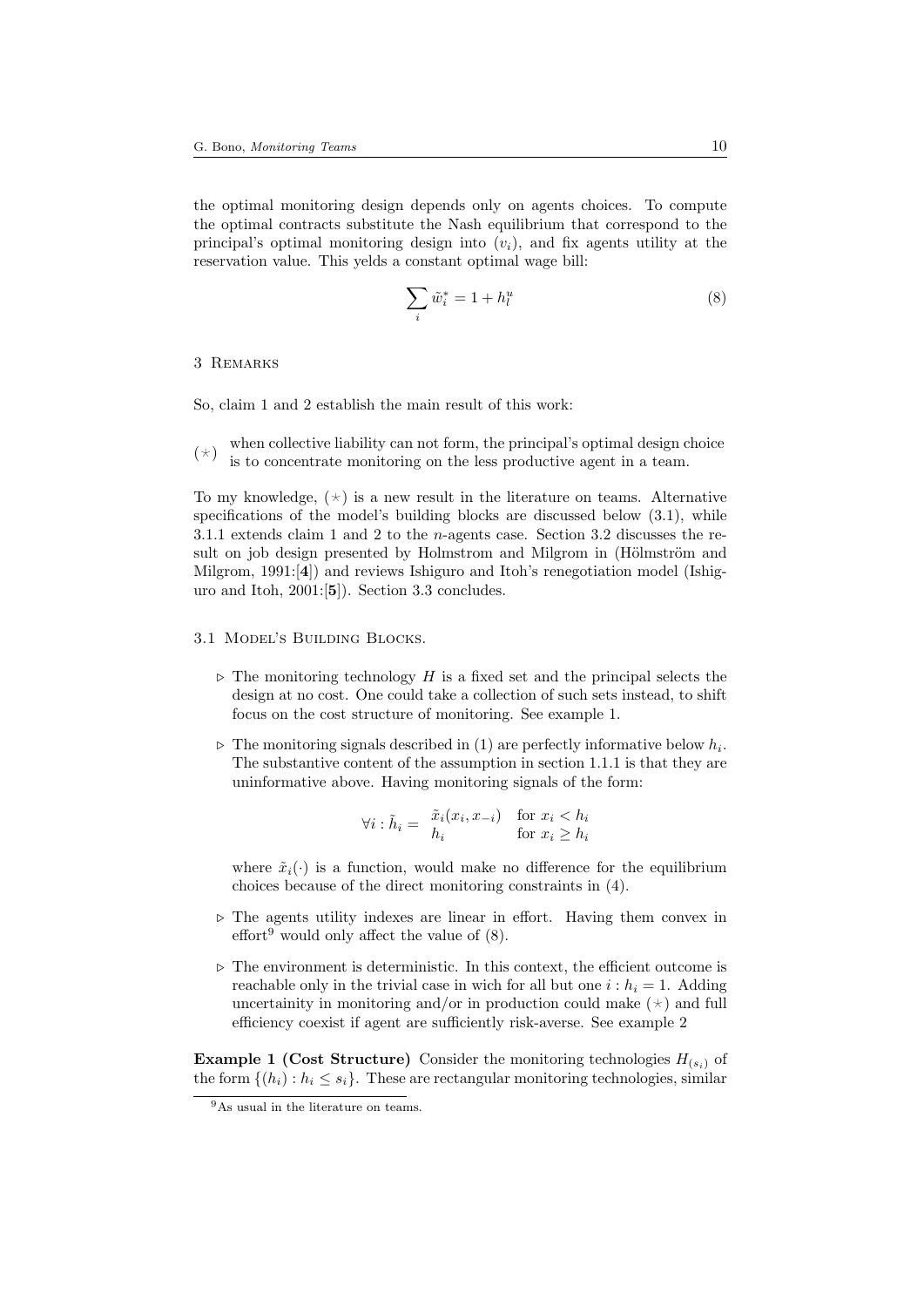to the two–time shaded region in the right panel of figure 1. Since by (7) a Nash equilibrium of the agents game contains a component's upper bound,  $H_{(s_i)}$  can be intended as a construct for the least costly technology among those characterized by the same component by component upper bound. Say that  $H_{(s_i)}$  costs  $c((s_i))$ , with  $c(\cdot)$  smooth and increasing in its arguments. The costs structure place a condition for  $(\star)$  to hold on the entire collection  $H_{(s_i)}$ . Assuming  $\forall a \in [0,1]: g(a,1) \leq g(1,a),^{10}$  a simple way to characterize it is:

$$
\forall a \in [0,1]: \min_{s_{-i}} c(a, s_{-i}) \le \min_{s_i} c(s_i, a) + g(1, a) - g(a, 1)
$$

That is, at any point the minimal cost of monitoring the less productive agent must lie below the sum of the minimal cost of monitoring the more productive and of the difference in productivity between the two.

**Example 2 (Efficiency)** Let  $(y, (\tilde{h}_i))$  be distributed according to a probability law over  $((x_i),(h_i))$ . Assume agents are equally risk-averse and their riskaversion is constant in absolut terms. For a given  $(\tilde{h}_i)$ , call  $F_y(\cdot)$  the cumulate density distribution over  $(x_i)$  induced by y. It is possible to write contracts based on  $(\tilde{h}_i)$  and on a known relation:

$$
(y,(\tilde{h}_i)) \to \tilde{x}_i = F_y(x_i | x_{-i} = \tilde{h}_{-i})
$$

The obligation is then written max $\{y : F_y(1|x_{-i} = \tilde{h}_{-i}) = 0\}$ . By signing this agent i commit to the maximal level of output making ex post certain that  $x_i^{as if} = 1$ . Note that agents can not exchange guarantees and a *fortiori* they can not exchange insurance. If it was the case, for example, that the enforcement authority was adopting a known standard of evidence  $\alpha$ , they could commit instead to  $y : F_y(1|x_{-i} = \tilde{h}_{-i}) = \alpha^{11}$  Then the principal offers contracts similar to  $(2)$  and the agents face constraints similar to  $(3)$  and  $(4)$ . However, in computing the optimal actions the agents take into account the stochastic properties of the environment. These can be factored into the probability of being directly or indirectly constrained, and the distribution of observable signals. The optimal strategy for the indirectly constrained is again  $x^*_{i \notin I_C} = 1$ , and the principal offers him a wage that keep his partecipation constraint satisfied. If there is a probability of switching roles, she chooses  $(w<sub>i</sub><sup>*</sup>)$  that make both agents behave as if they were the indirectly constrained and gets the efficient output. The optimal strategy for the directly constrained depends on the distribution of  $\tilde{h}_{i\in I_C}$ . If there is a positive probability that  $\tilde{h}_{i\in I_C} = 1$ , the principal can still find the incentive wage to induce the efficient behavior.

3.1.1 FROM TWO TO  $n$ -AGENTS. Claims 1 and 2 hold for any finite number of agents.

**Step 5 (***n***-agents)** Let I be  $\{1, 2, \ldots n\}$  and modify  $g(\cdot)$  and H accordingly. To extend the proof given in Steps 1 to 4 observe that:

$$
\forall i : i \notin I_C \Leftrightarrow (-i) \in I_C
$$

 $10$ Again as in figure 1.

 $11$ More generally the contractual probability should depend on the agents relative riskaversion as well.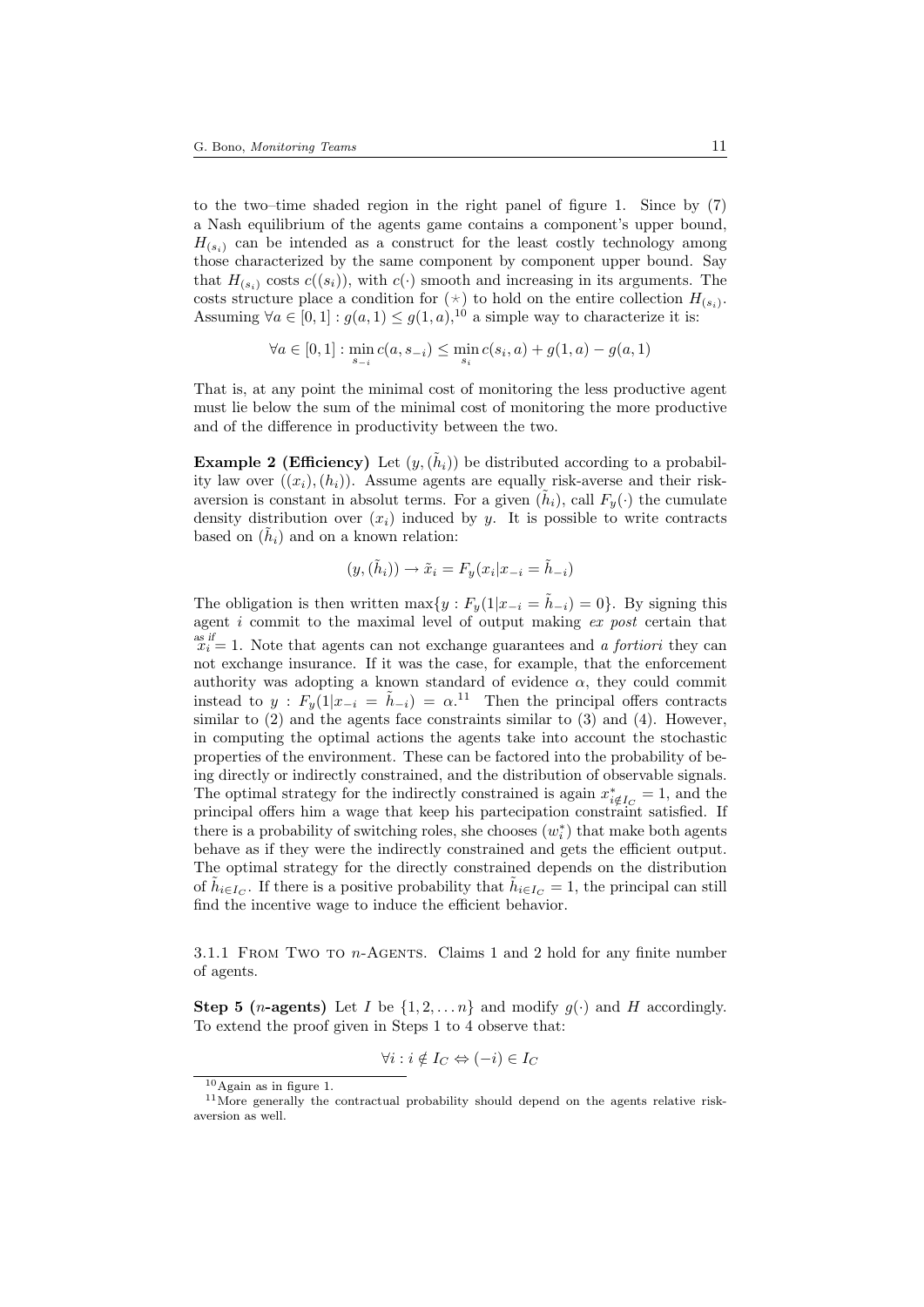(⇒): say  $\exists x^*_{-i} > h_{-i}$ ; then:  $g(x^*_i, (x^*_{-i})) > g(1, (h_{-i}))$ . 4 (←): say  $i \in I_C$ ; then:  $g(x_i^*, (x_{-i}^*)) < g(1, (h_{-i}))$ . 4

It is then possible to isolate two agents:

$$
\forall i: \mathbf{h}_{-i}^{\mathsf{u}} \leftarrow (h_{-i}) \in \operatorname{argmax}_{(h_{-i})} \{ g(1, (h_{-i})) \}
$$
\n
$$
\begin{array}{rcl} \mathsf{m} & \leftarrow & i \in \operatorname{argmax}_{i} \{ g(1, \mathbf{h}_{-i}^{\mathsf{u}}) \} \\ | & \leftarrow & i \in I / \{ \mathsf{m} \} \end{array}
$$

where  $a \leftarrow b$  means: pick one b and rename it a. After renaming<sup>12</sup> apply Step 1 to 4.  $\checkmark$ 

As production involves the entire team, output can be combined with crossmonitoring to sort out just one contribution. The indirect monitoring constraint is binding for just one agent, and the principal maximizes direct monitoring on the remaining  $n - 1$ . With more than two agents this portion of the optimal design—that is  $h^{\text{u}}_{-i}$ —comes to depend on the shape of the production technology. In this sense adding agents makes the result loose strenght. At the same time, it envisions an incentive to slice many-agent production technologies into smaller processes. Note also that while with two agents only individual and collective liability are conceivable, with n agents  $(2 + ... + n)$  different patterns of commitment may form.

Consider two examples of both ways of coping with the reduced scope of indirect monitoring in large teams. In both the more productive agent is a supervisor.

Example 3 (Assembly Line) For example of the first:



Here production is sliced sequentially.<sup>13</sup> The supervisor is the more productive agent in the large team and in any of the small teams. His contribution is the same whether he acts as one agent or he enters  $n$  different agency relations. Compare the end of the line output of the n small teams to that of a  $(n + 1)$ agents large team. The gain from slicing does not stem in this example from indirect monitoring *per se*. Rather, the gain is in the optimal monitoring design since:

 $g(1, (h_{-s}^u)) \ge g(1, h_{-s}^u)$ 

Example 4 (Hierarchy) An example of the second is a 3-agent team in which the supervisor takes responsability for  $y \ge g(1, 1, h_l^u)$ . All contracts contain disciplinary norms saying that an agent can be punished on the basis of monitoring as if the supervisor were exerting full effort— $x_s = 1$ . If this condition is for some reason believed to be true, the gain stems in this example from:

 $g(1, 1, h_l^u) > g(1, h_{-s}^u)$ 

 $12$ Note that there may be uncountably many such equivalent renaming.

 $13$ See (Strausz, 1999:<sup>[9]</sup>) for a model of sequential teams.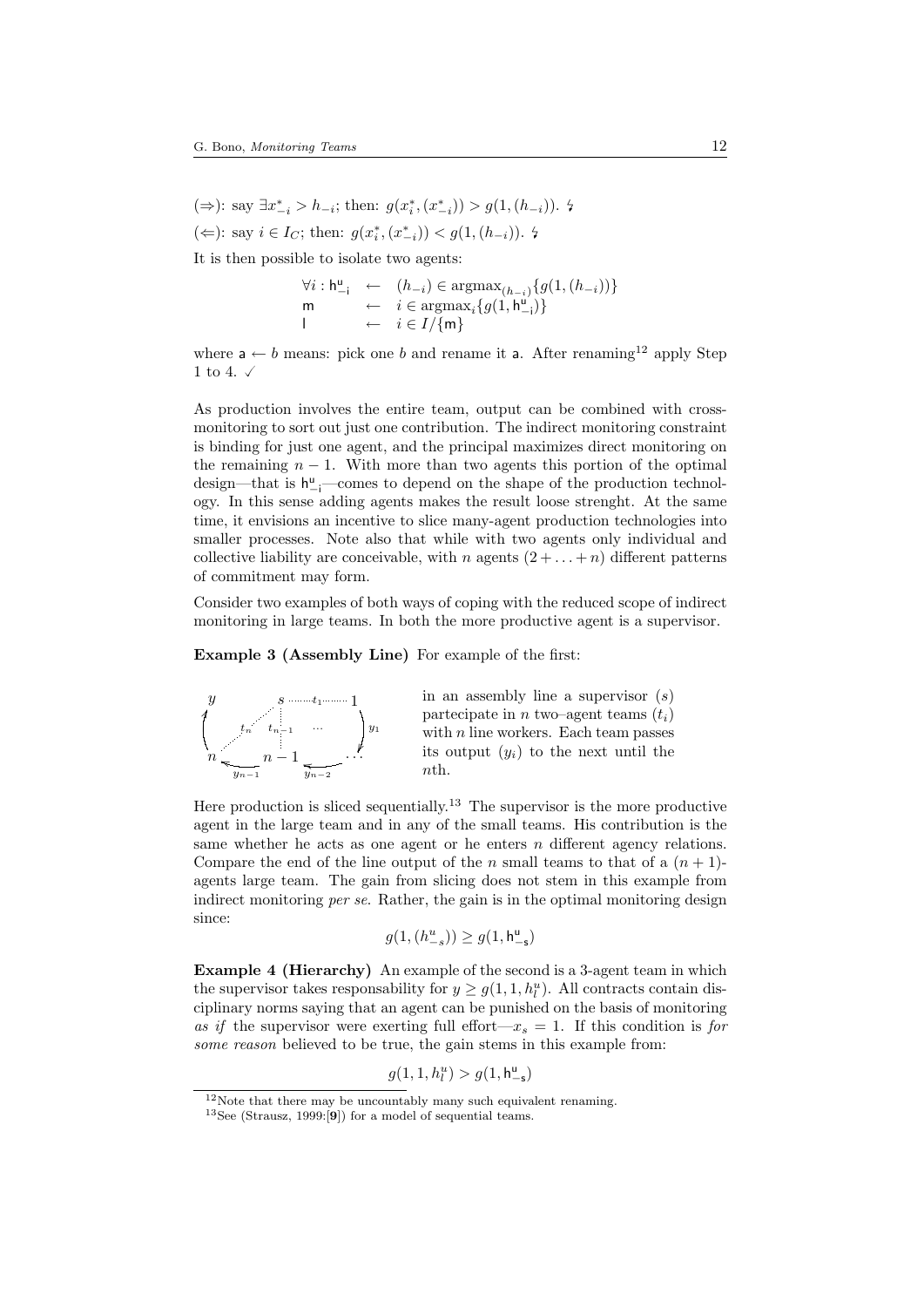Here agents are grouped<sup>14</sup> and collective liability is formed using hierarchy: by signing contracts the other agents grant the supervisor disciplinary powers in exchange for his guarantees.

#### 3.2 Related Literature.

3.2.1 JOB DESIGN. As said  $(\star)$  bears a close resemblance to a result presented by Holmstrom and Milgrom This is in a section of their pioneering contribution to the literature on job design (Hölmström and Milgrom,  $1991:[4]$ ). They study the optimal grouping of tasks into jobs using a principal two–agent model. Riskaverse agents distribute attention  $t_i$  over a continuum of tasks k, incurring a cost convex in the total amount of attention  $\int t_i(k)dk$ . The attention they expend has a per task independent error variance that measures the task's "ease-of-monitoring". Any task can be shared by the agents, who are perfect substitutes for it. The principal can group tasks without restrictions and she offers to each agent a per task wage shedule. The main result—Proposition 5 in (Hölmström and Milgrom, 1991:[4])—state that when  $\int t_1(k)dk < \int t_2(k)dk$ the optimal choice is to assign tasks ". . . so that all the harder-to-monitor tasks are undertaken by agent 1 and all the easiest-to monitor tasks are undertaken by agent 2".

Holmstrom and Milgrom proceed by showing that for a given total amount of attention ". . . it is never optimal for the two agents to be jointly responsible for any task  $k$ ". Joint responsability makes the two agents bear the same risk. Since the optimal wage compensates for risk, splitting responsabilities lowers the wage bill. Then, they can use the convexity of agents costs in total attention to prove that is optimal to assign harder-to-monitor tasks to the agents that expend less total attention.

Both proposition 5 in (Hölmström and Milgrom, 1991:[4]) and  $(\star)$  are explanations for asymmetric distributions of monitoring. Note that Proposition 5 in (Hölmström and Milgrom, 1991: $[4]$ ) can live under the main assumption of this work because, as seen, there are verifiable monitoring signals and no complementarities in production.<sup>15</sup> Then these are not an issue in the comparison. Figure 2 highlights differences and similarities. The monitoring design is fixed in Proposition 5 in (Hölmström and Milgrom, 1991:[4]). By construction, the mean value of attention expended on a task is perfectly observed. Better monitoring is in this context less dispersed monitoring. Conversely, in  $(\star)$  the risk structure of monitoring plays no role. Better monitoring is here simply more monitoring. So the first result explains asymmetric distributions of the ease of monitoring, while the second explains asymmetric distributions of its intensity. The two distributions may well be orthogonal. The quantities that in equilibrium identify the better monitored agent are respectively total attention and productivity in  $[H]$ . These are different as:

 $\triangleright$  attention is an agent's cost measured in relative risk-aversion

 $14$ See (Matsushima, 2003:[8]) for a model of multi-group teams.

<sup>&</sup>lt;sup>15</sup>That is, there is no scope for collective liability. Note that "joint responsability" for a task means in context that the task is split between agents and each agent is responsible for his portion.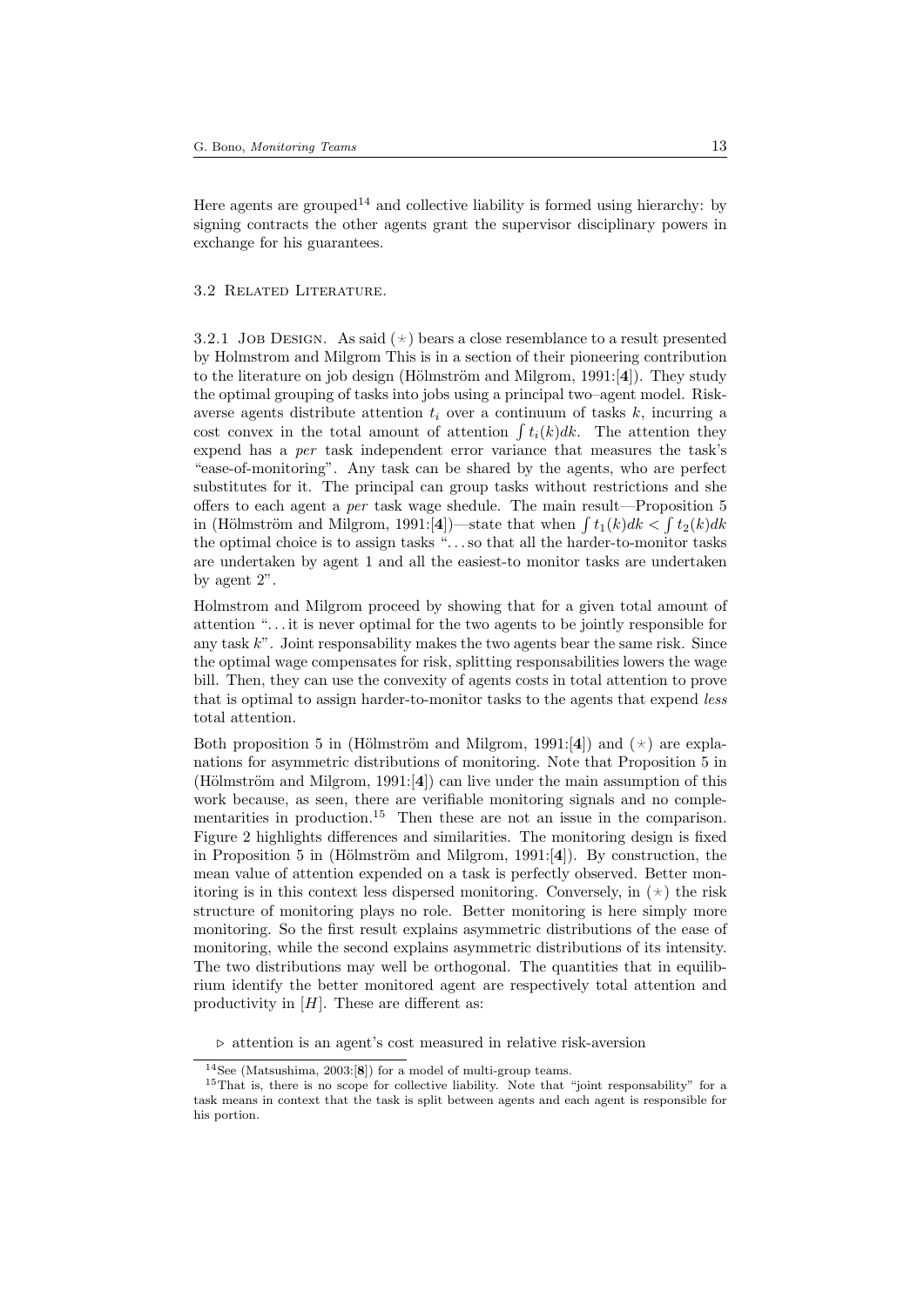Proposition 5 in (Hölmström and Milgrom, 1991:[4]):  $(\star)$ 

| for a given monitoring design over tasks | for a given job design                    |
|------------------------------------------|-------------------------------------------|
| for a risk structure of tasks            | for a production function                 |
| (with statistically independent tasks)   | (continuous and twice differentiable)     |
| which is independent of job design       | which is independent of monitoring design |
| (with risk-averse agents and             |                                           |
| perfect substitutability between agents) |                                           |
| the optimal job design $\dots$           | the optimal monitoring design over jobs   |
|                                          |                                           |

. . . is to have better monitoring concentrated on . . .

... the agent with higher unit cost of effort ... the less productive agent

Figure 2: comparison with Holmstrom and Milgrom's result

#### $\triangleright$  productivity is a principal's gain measured in money

The direction of the asymmetry is thus not commensurable. Assume for the sake of argument that harder-to-monitor jobs are also less intensely monitored. Then the direction of asymmetries is contradictory only if the agent that expends the highest amount of total attention is for some reason also the more productive in  $[H]$ . The highest amount of total attention is relative to two ex ante equally productive agents, and identifies the one that has the lower "unit cost of effort". If ex ante their productivity differs, the unit cost of effort of the more productive may as well be the lower. In the other direction, the more productive expends the efficient amount of effort in equilibrium. Since his wage is higher, his unit cost of effort is likely to be lower.

The most striking similarity between the two results is the role of "inherent nonconvexities" in causing the asymmetry. To both results can be applied Holmstrom and Milgrom's remark that "...since the ex ante specification of the model is symmetric in the roles of the two agents, if the problem entailed a concave objective and convex constraints, we would expect the optimal solution to be symmetric. However, the optimal solution . . . is not symmetric." The nonconvexities that sustain Proposition 5 in (Hölmström and Milgrom, 1991:[4]) are in the stochastic environment faced by the agents. Then job design is driven by efficient insurance against risk. Here the nonconvexities are in the ineherent uncertainity of the team actions faced by the principal. And, as seen before, monitoring design is driven by the agents strategic interaction.

Proposition 5 in (Hölmström and Milgrom, 1991:[4]) and  $(\star)$  are thus defined on different domains. One can however use them jointly to argue that under standard assumption on the agents risk-aversion the principal has an incentive to group easy-to-monitor tasks so that they form the less productive job in a team. This seems to fit the relation between productivity and monitoring-ease implied by the examples Holmstrom and Milgrom use to motivate their claim.

3.2.2 RENEGOTIATION. Ishiguro and Itoh (Ishiguro and Itoh, 2001:[5]) study renegotiation in a principal two–agent model. After production, the agents ob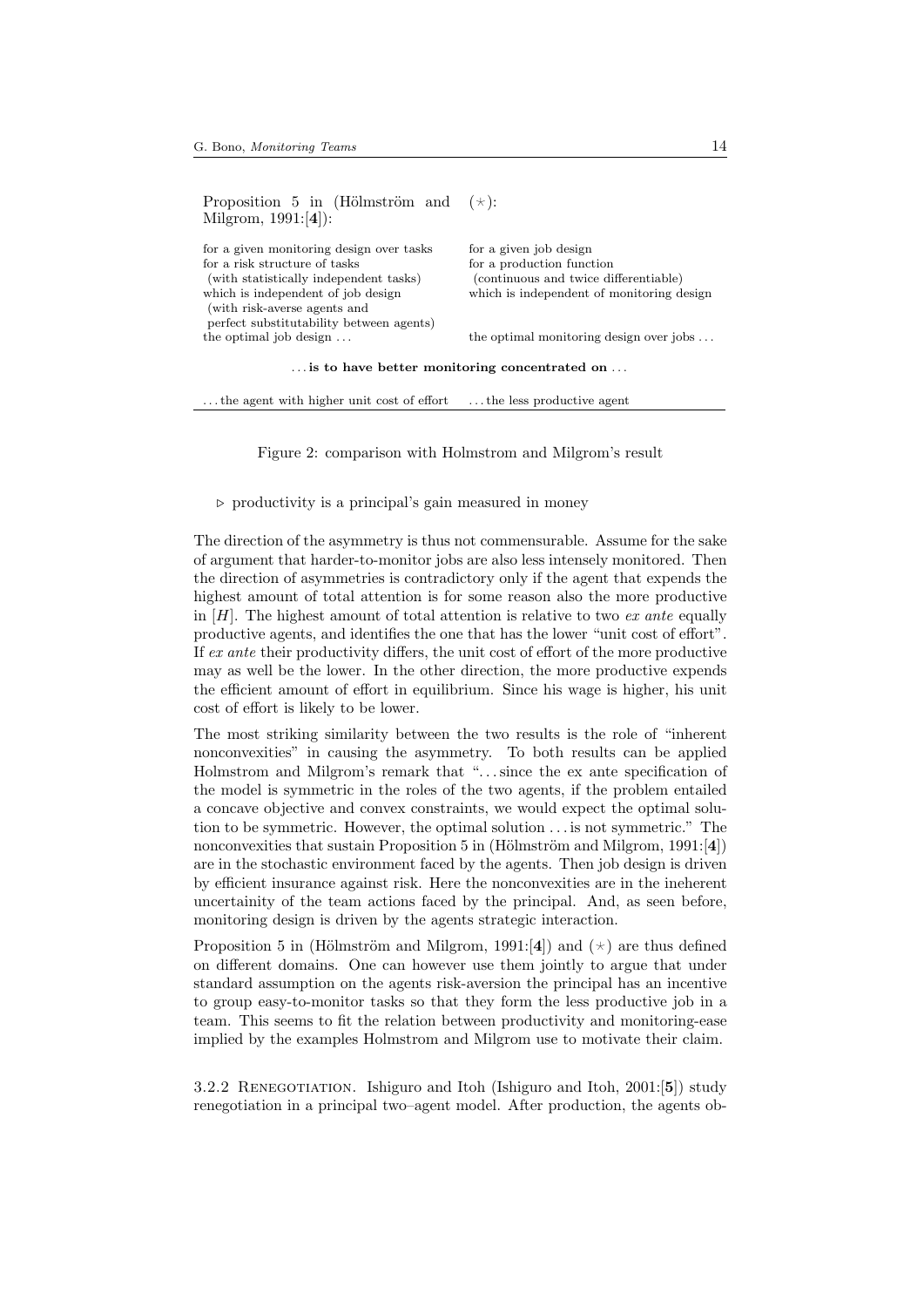serve a perfect but unverifiable signal that mutually reveals actions. The decentralized contracting stage described above in 1.1.2 follows this mutual monitoring signal. By assumption in the first contract stage the principal can not rely on unrestricted mechanisms. As shown for instance by Ma in  $(Ma, 1998:66)$ , when agents actions are mutually observable there exists a mechanism that uniquely implement the first best action profile. Without the restriction in place, renegotiation would thus be pointless in (Ishiguro and Itoh, 2001:[5]) as much as monitoring is useless with collective liability contracts here. Ishiguro and Itoh's main result is that renegotiation "reduces the cost of implementing any implementable action profile down to the first-best level". This can be applied directly to  $(\star)$  because they concentrate on initial constant-budget contracts as the one in  $(8)$ .<sup>16</sup> The interest of the application is in that it envisions a route for modeling the endogenous formation of collective liability. As Ishiguro and Itoh argue, the mechanism decentrated via renegotiation is relevant for addressing unionized production environments.

### 3.3 RESEARCH DIRECTIONS. The result presented by this work:

 $(\star)$ when collective liability can not form, the principal's optimal design choice is to concentrate monitoring on the less productive agent in a team.

is intended as an introductory step in the study of the relation between the institutional set-up and the technological capabilities of teams.<sup>17</sup>

The optimal choice is at a corner because the Nash equilibrium of the agents game—unique, except in a non-generic case—reduces the principal's problem to a binary choice. The skewness in the optimal design holds for an arbitrary monitoring technology set. The game between agents is a direct consequence of the set of identical contracts offered by the principal, in turn determined by the exclusion of collective liability. There is thus a direct link between the ability to form collective liability and the properties of the monitoring technology.

That this may be useful in the institutional study of the technological capabilities of teams is in a way obvious, as monitoring is itself a technological capability. More interestingly, monitoring collects and analyzes data on other technological capabilities. Since these data and analysis are relevant to contract enforcement one can expect them to be optimal, reliable and formal. Accordingly monitoring can be thought of as the output of an efficient research activity or as the ideal input for other research activities. In this vein, it generally lowers the cost of acquiring technological capabilities because it yelds research as a free by-product. Then the characteristics of the institutional set-up may induce different paths of technological learning in teams.  $(\star)$  could imply, for example, specialization in the monitoring of low productivity jobs where the principal is not relying on collective liability and, by the external effect, the modularization of such jobs.<sup>18</sup> I am pursuing an examination of this line of interpretation and an attempt at

<sup>16</sup>When the first-best is not attainable with a constant-budget contract, they observe, it may ". . . exists an initial contract outside the set of constant-budget contracts that attain the firstbest outcome via renegotiation". This is indeed the case here, if one adds the renegotiation stage and a variable component to the wage rule.

 $17$ It may as well be applied to regulatory issues and to other contexts.

 $^{18}\mathrm{See}$  example 3.